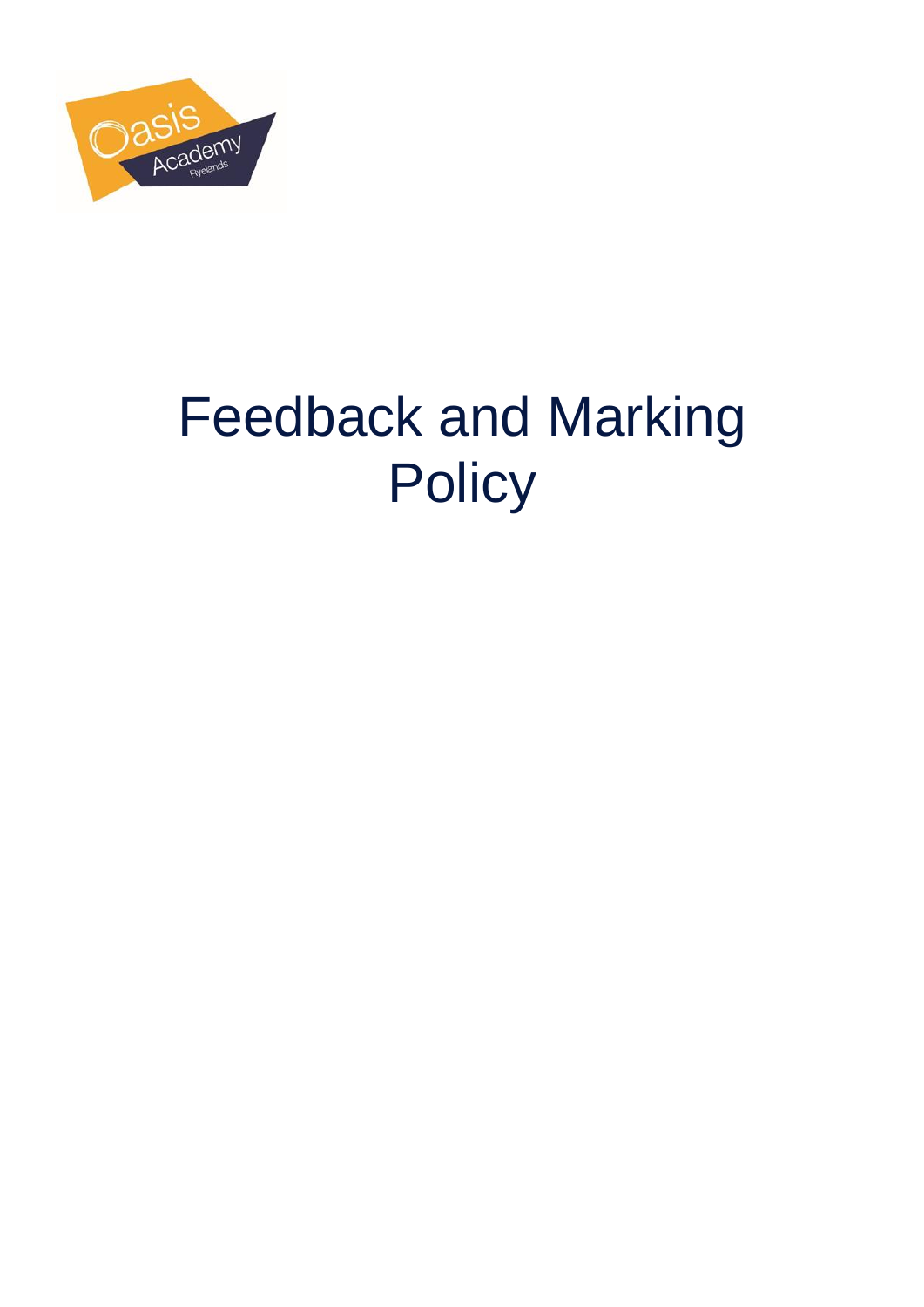## **Oasis Academy Ryelands**

### **FEEDBACK & MARKING POLICY**

At Oasis Academy Ryelands, we recognise the importance of feedback as part of the teaching & learning cycle, and aim to maximise the effectiveness of its use in practice. We are mindful also of the workload implications of written marking, and of the research surrounding effective feedback.

Our policy is underpinned by the evidence of best practice from the Education Endowment Foundation and other expert organisations. The Education Endowment Foundation research shows that effective feedback should:

- redirect or refocus either the teacher's or the learner's actions to achieve a goal
- be specific, accurate and clear
- encourage and support further effort
- be given sparingly so that it is meaningful
- provide specific quidance on how to improve and not just tell students when they are wrong

Notably, the Department for Education's research into teacher workload has highlighted written marking as a key contributing factor to workload. As such, a working party of teachers at Oasis Ryelands has investigated alternatives to onerous written marking which can provide effective feedback in line with the EEF's recommendations, and those of the DfE's expert group which emphasises that marking should be: **meaningful, manageable** and **motivating**. We have also taken note of the [advice provided by the NCETM](https://www.ncetm.org.uk/news/48830) (National Centre for Excellence in Teaching Mathematics) that the most important activity for teachers is the teaching itself, supported by the design and preparation of lessons.

#### **Key Principles**

Our policy on feedback has at its core a number of principles:

- the sole focus of feedback and marking should be to further children's learning;
- evidence of feedback and marking is incidental to the process; we do not provide additional evidence for external verification;
- written comments should only be used where they are accessible to students according to age and ability;
- feedback delivered closest to the point of action is most effective, and as such feedback delivered in lessons is more effective than comments provided at a later date;
- feedback is provided both to teachers and pupils as part of assessment processes in the classroom, and takes many forms other than written comments;
- feedback is a part of the school's wider assessment processes which aim to provide an appropriate level of challenge to pupils in lessons, allowing them to make good progress.
- All pupils' work should be reviewed by teachers at the earliest appropriate opportunity so that it might impact on future learning. When work is reviewed, it should be acknowledged in books.

Within these principles, our aim is to make use of the good practice approaches outlined by the EEF toolkit to ensure that children are provided with timely and purposeful feedback that furthers their learning, and that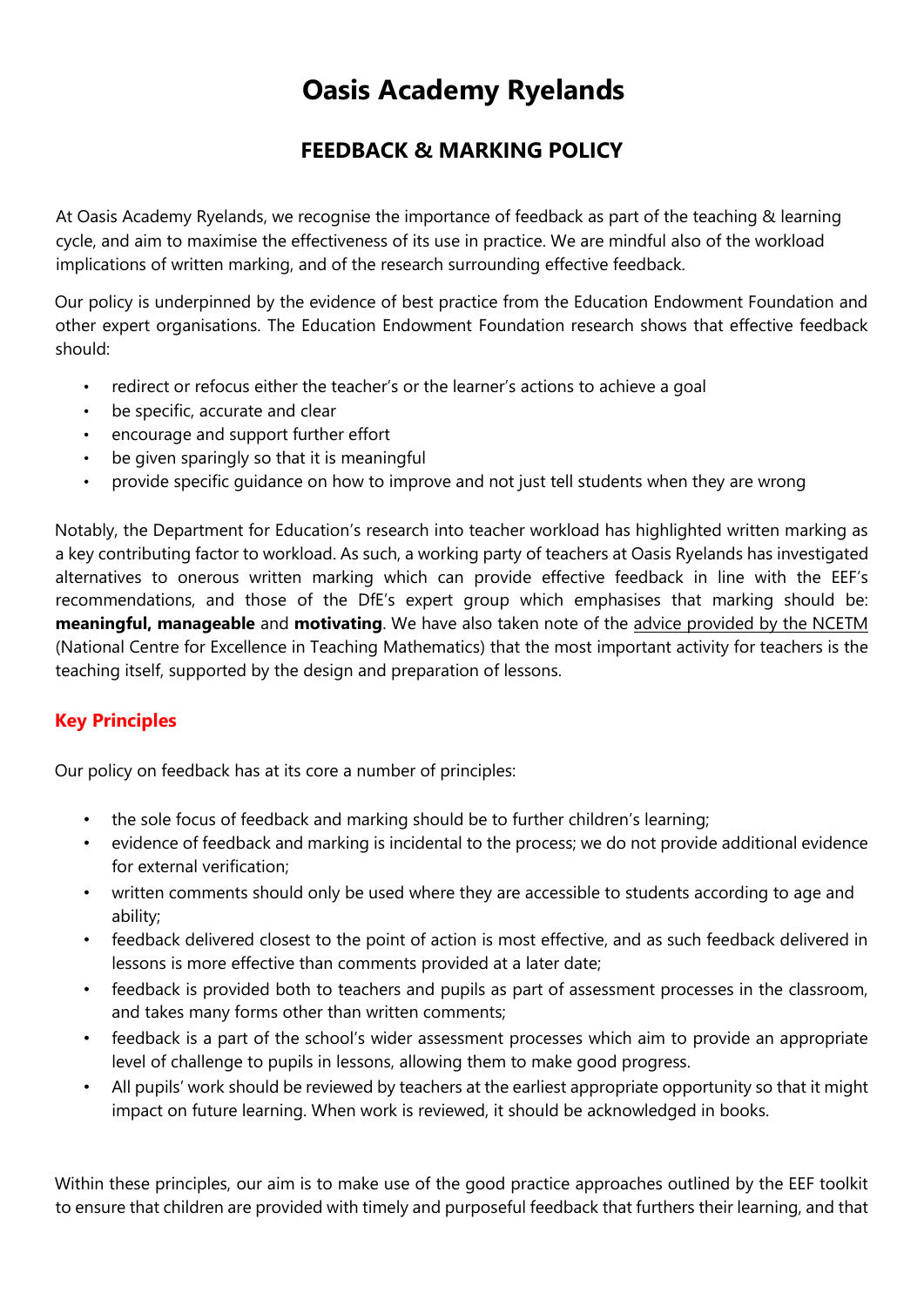teachers are able to gather feedback and assessments that enable them to adjust their teaching both within and across a sequence of lessons.

#### **Feedback and marking in practice**

It is vital that teachers evaluate the work that children undertake in lessons, and use information obtained from this to allow them to adjust their teaching. Feedback occurs at one of three common stages in the learning process:

- 1. Immediate feedback at the point of teaching
- 2. Summary feedback at the end of a lesson/task
- 3. Review feedback away from the point of teaching (including written comments)

The stages are deliberately numbered in order of priority, noting that feedback closest to the point of teaching and learning is likely to be most effective in driving further improvement and learning, especially for younger pupils. As a school, we place considerable emphasis on the provision of immediate feedback. Where feedback is based on review of work completed, the focus will often be on providing feedback for the teacher to further adapt teaching.

| <b>Type</b>      | <b>What it looks like</b>                                                                                                                                                                                                                                                                                                                                                                                                                 | <b>Evidence (for observers)</b>                                                                                                                                                                                                        |
|------------------|-------------------------------------------------------------------------------------------------------------------------------------------------------------------------------------------------------------------------------------------------------------------------------------------------------------------------------------------------------------------------------------------------------------------------------------------|----------------------------------------------------------------------------------------------------------------------------------------------------------------------------------------------------------------------------------------|
| <b>Immediate</b> | . Includes teacher gathering feedback from teaching,<br>including mini-whiteboards, book work, etc.<br>· Takes place in lessons with individuals or small groups<br>· Given verbally to pupils for immediate action<br>• May involve use of a teaching assistant to provide<br>support or further challenge<br>• May re-direct the focus of teaching or the task<br>· Includes highlighting/annotations according to the<br>marking code. | • Lesson observations/learning<br>walks<br>• Some evidence of annotations or<br>use of marking code/highlighting                                                                                                                       |
| <b>Summary</b>   | • Takes place at the end of a lesson or activity<br>• Often involves whole groups or classes<br>• Provides an opportunity for evaluation of learning in the<br>lesson<br>• May take form of self- or peer- assessment against an<br>agreed set of criteria<br>. In some cases, may guide a teacher's further use of<br>review feedback, focusing on areas of need                                                                         | • Lesson observations/learning<br>walks<br>• Timetabled pre- and post-<br>teaching based on assessment<br>· Some evidence of self- and peer<br>assessment<br>• May be reflected in selected focus<br>review feedback (marking)         |
| <b>Review</b>    | • Takes place away from the point of teaching<br>• May involve written comments/annotations for pupils to<br>read / respond to<br>• Provides teachers with opportunities for assessment of<br>understanding<br>• Leads to adaptation of future lessons through planning,<br>grouping or adaptation of tasks<br>. May lead to targets being set for pupils' future attention,<br>or immediate action                                       | • Acknowledgement of work<br>completed<br>• Written comments and<br>appropriate responses/action<br>• Adaptations to teaching<br>sequences/ tasks when compared<br>to planning<br>• Use of annotations to indicate<br>future groupings |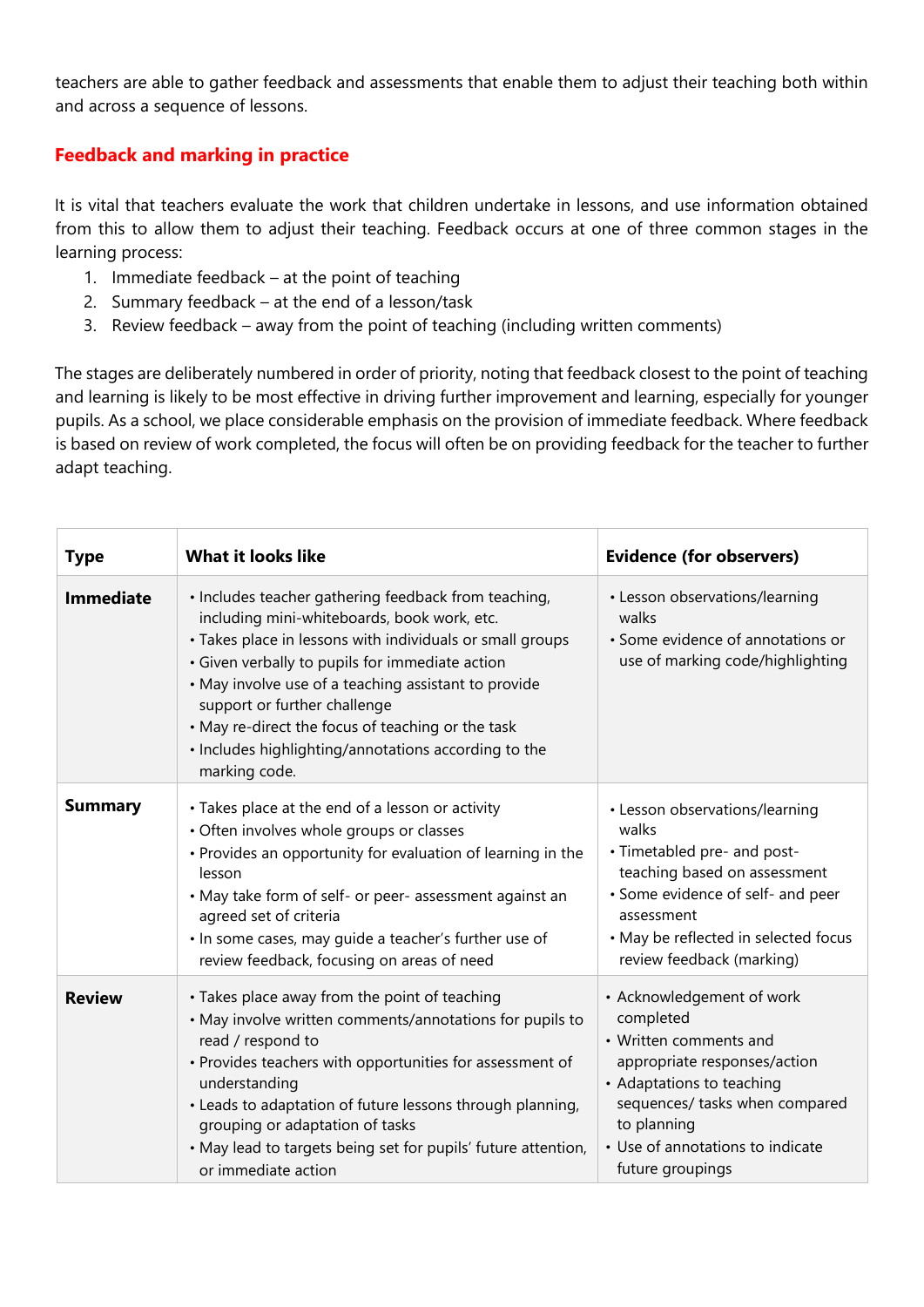#### **Marking Approaches**

All work will be acknowledged in some form by class teachers. This may be through simple symbols such as ticks or highlighting of learning objectives. However, basic skills and misconceptions must be addressed in all subjects.

In Foundation Stage & Key Stage 1, review marking will only lead to written comments for those pupils who are able to read and respond independently. In some cases, the marking code may be used where this is understood by pupils (see end of policy for marking code & symbols). Where pupils are unable to read/understand such comments, these are shared verbally with children at the next appropriate opportunity.

In Key Stage 2, written marking and comments should be used where meaningful guidance can be offered which it has not been possible to provide during the classroom session. In the case of groups of pupils having a common need, it may be appropriate for teachers to adjust planning or grouping rather than providing a written comment.

In most cases, written comments will be focused on extended pieces of written work, or extended tasks. These will allow children's achievements to be recognised and provide further guidance for future learning.

#### **Target-setting**

A significant aim of feedback should be to ensure that children are able to identify how they can improve their work or further their learning. Targets are clearly set out through use of the marking code and accompanying comments.

In mathematics, targets for all pupils are based on the key number skills needed for each stage of learning that underpin broader mathematics learning, including number bonds, multiplication facts, and standard written methods.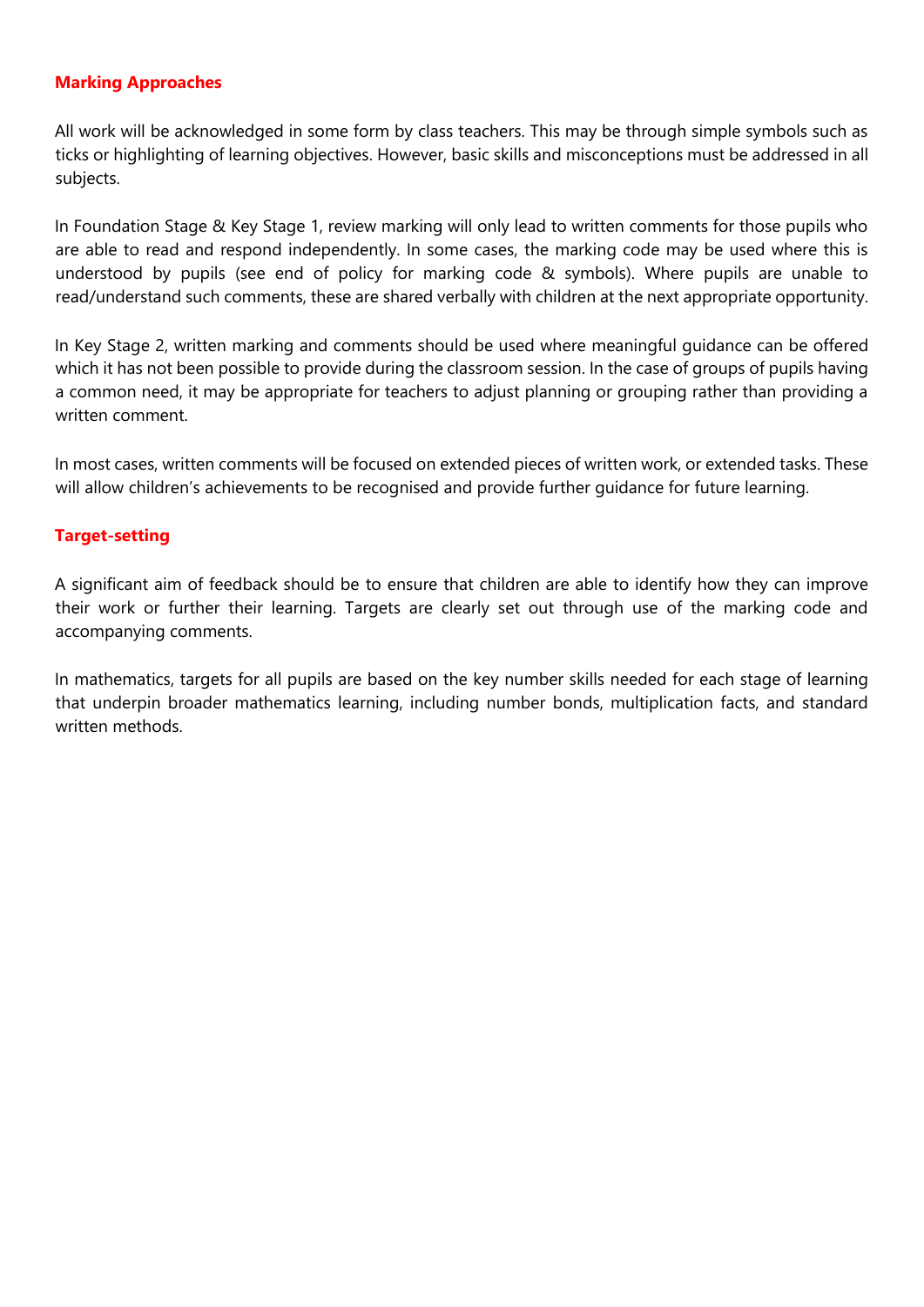#### **Marking Code**

I

Independent

Where written marking or annotations are appropriate, the intention is that minimum teacher time should lead to maximum outcomes. One way in which we achieve this is through the use of our marking code, which combines use of highlighters and symbols codes. The core of this code is set out below, although some additional age-appropriate elements may be included in some phases of the school.

| <b>Annotation</b>                                                                                                                                                                                                                                                                  | <b>Meaning</b>                                                                                                                                                                                                                                                                                                                                                                                                   |  |
|------------------------------------------------------------------------------------------------------------------------------------------------------------------------------------------------------------------------------------------------------------------------------------|------------------------------------------------------------------------------------------------------------------------------------------------------------------------------------------------------------------------------------------------------------------------------------------------------------------------------------------------------------------------------------------------------------------|--|
|                                                                                                                                                                                                                                                                                    | Green means great. Work which demonstrates that a pupil has met an element of success<br>criteria, demonstrated a particular skill or achieved the intended outcome                                                                                                                                                                                                                                              |  |
|                                                                                                                                                                                                                                                                                    | Pink means think. Work which needs further attention or displays an error or<br>misconception (e.g. letter needing capitalisation; poor word choice; specific error in<br>calculation, etc.) This will then be acknowledged by the class teacher/teaching assistant                                                                                                                                              |  |
| sp                                                                                                                                                                                                                                                                                 | Incorrect spelling. This will be used selectively when marking work, focussing on spelling<br>patterns which should either have been secured by a pupil, or represent a pupil's next step<br>in spelling development.<br>In KS1 this will be accompanied by the corrected spelling.<br>In KS2, pupils will ordinarily be expected to find the correct spelling using a dictionary<br>(with support where needed) |  |
| $\overline{11}$                                                                                                                                                                                                                                                                    | New paragraph needed here                                                                                                                                                                                                                                                                                                                                                                                        |  |
| Λ                                                                                                                                                                                                                                                                                  | Missing word                                                                                                                                                                                                                                                                                                                                                                                                     |  |
| Additionally, to highlight and ensure clear differentiation in all curriculum subjects, the following codes<br>will be used in the margins of all pieces of documented work. These codes will show the strategies that<br>are implemented to ensure full access to the curriculum. |                                                                                                                                                                                                                                                                                                                                                                                                                  |  |
| <b>WB</b>                                                                                                                                                                                                                                                                          | Word bank                                                                                                                                                                                                                                                                                                                                                                                                        |  |
| <b>SS</b>                                                                                                                                                                                                                                                                          | Sentence starters                                                                                                                                                                                                                                                                                                                                                                                                |  |
| D/T                                                                                                                                                                                                                                                                                | Dictionary/thesaurus                                                                                                                                                                                                                                                                                                                                                                                             |  |
| <b>SC</b>                                                                                                                                                                                                                                                                          | Scaffold                                                                                                                                                                                                                                                                                                                                                                                                         |  |
| SG                                                                                                                                                                                                                                                                                 | Small group                                                                                                                                                                                                                                                                                                                                                                                                      |  |
| 1:1                                                                                                                                                                                                                                                                                | Working with an adult                                                                                                                                                                                                                                                                                                                                                                                            |  |
| P                                                                                                                                                                                                                                                                                  | Prompts                                                                                                                                                                                                                                                                                                                                                                                                          |  |